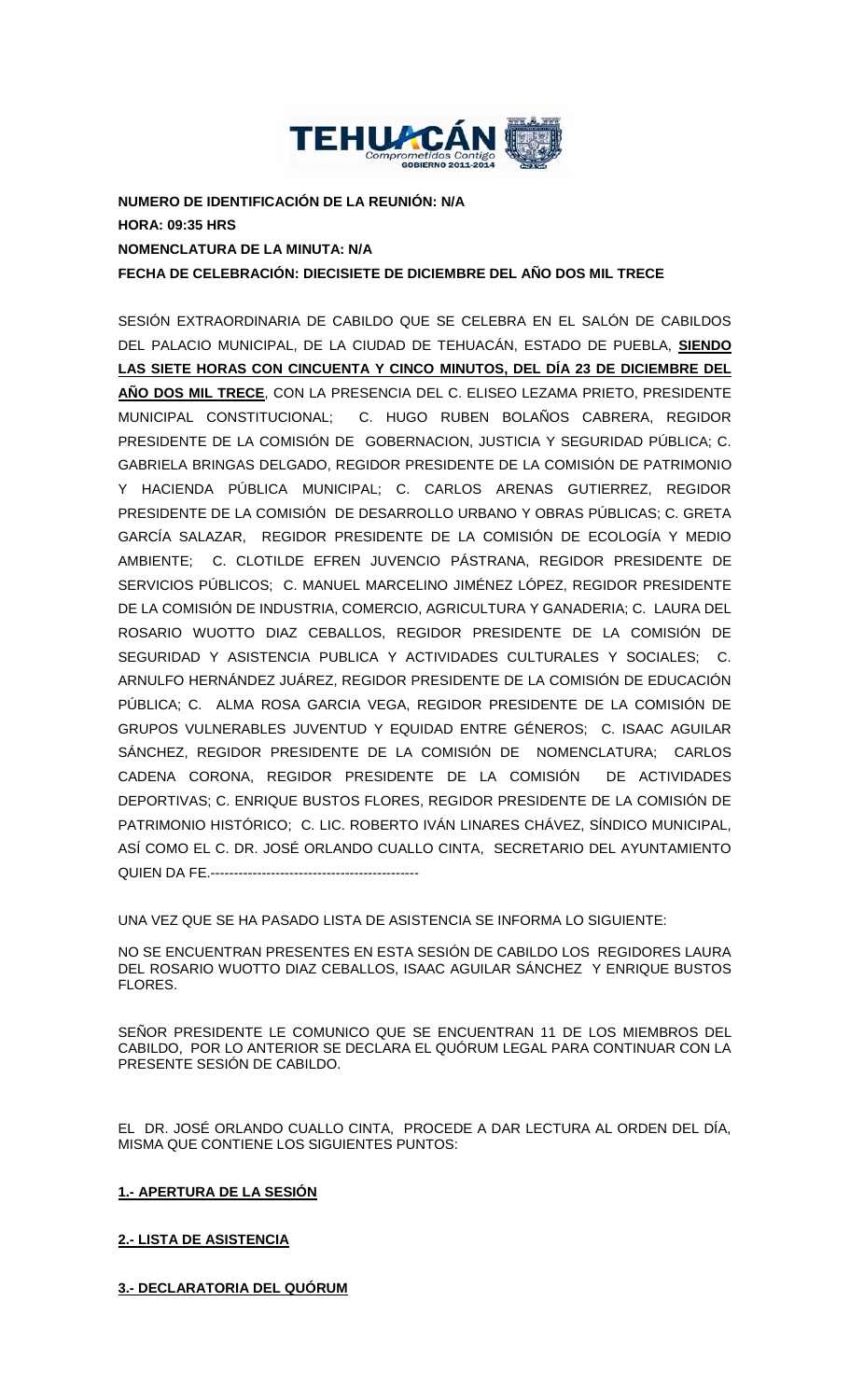## **4.- COMISION DE ACTIVIDADES DEPORTIVAS MUNICIPAL.**

 ANÁLISIS, DISCUSIÓN Y EN SU CASO APROBACIÓN DEL DICTAMEN QUE CONTIENE LA AUTORIZACION PARA QUE SE ENTREGUE EL TÍTULO DE CONCESIÓN DEL SERVICIO PÚBLICO DE PARQUES Y SU EQUIPAMIENTO, EN CUANTO A LA OPERACIÓN, ADMINISTRACIÓN, APROVECHAMIENTO Y MANTENIMIENTO DE LA ALBERCA SEMIOLIMPICA, SITUADA EN LA UNIDAD DEPORTIVA SUR, DE ESTE MUNICIPIO DE TEHUACÁN, LO ANTERIOR EN CONSECUENCIA DE LO APROBADO EN SESIÓN EXTRAORDINARIA DE CABILDO DE FECHA TREINTA DE AGOSTO DEL AÑO DOS MIL TRECE.

CLAUSURA.

**COMISIÓN DE ACTIVIDADES DEPORTIVAS.- ANÁLISIS, DISCUSIÓN Y EN SU CASO APROBACIÓN DEL DICTAMEN QUE CONTIENE LA AUTORIZACION PARA QUE SE ENTREGUE EL TÍTULO DE CONCESIÓN DEL SERVICIO PÚBLICO DE PARQUES Y SU EQUIPAMIENTO, EN CUANTO A LA OPERACIÓN, ADMINISTRACIÓN, APROVECHAMIENTO Y MANTENIMIENTO DE LA ALBERCA SEMIOLIMPICA, SITUADA EN LA UNIDAD DEPORTIVA SUR, DE ESTE MUNICIPIO DE TEHUACÁN, LO ANTERIOR EN CONSECUENCIA DE LO APROBADO EN SESIÓN EXTRAORDINARIA DE CABILDO DE FECHA TREINTA DE AGOSTO DEL AÑO DOS MIL TRECE.**

SEÑOR REGIDOR TIENE USTED EL USO DE LA PALABRA.

EL C. CARLOS CADENA CORONA, PROCEDE A DAR LECTURA AL DICTAMEN CORRESPONDIENTE, MISMO QUE A LA LETRA DICE:

#### **"… HONORABLE CABILDO**

LOS SUSCRITOS CARLOS CADENA CORONA, LAURA DEL ROSARIO WUOTTO DÍAS CEBALLOS Y CLOTILDE EFRÉN JUVENCIO PASTRANA, REGIDORES MIEMBROS DE LA **COMISIÓN DE ACTIVIDADES DEPORTIVAS** EN USO DE LAS FACULTADES QUE SE NOS CONFIERE EN TÉRMINOS DE LO QUE DISPONEN LOS ARTÍCULOS 115 DE LA CONSTITUCIÓN POLÍTICA DE LOS ESTADOS UNIDOS MEXICANOS, 104, Y 105 DE LA CONSTITUCIÓN POLÍTICA DEL ESTADO LIBRE Y SOBERANO DE PUEBLA, 76, 78, 92 FRACCIONES I, IV, 94, 172, 174 FRACCIÓN I Y 199 FRACCIÓN VII, DE LA LEY ORGÁNICA MUNICIPAL; Y TOMANDO EN CONSIDERACIÓN LOS ARGUMENTOS QUE EN EL PRESENTE SE VIERTEN SOMETEMOS A LA DISCUSIÓN Y APROBACIÓN DE ESTE HONORABLE CUERPO COLEGIADO EL SIGUIENTE PETITORIO:

### **A N T E C E D E N T E S**

**1.-** QUE EN SESIÓN EXTRAORDINARIA DE CABILDO DE FECHA TREINTA DE AGOSTO DEL AÑO DOS MIL TRECE SE AUTORIZÓ EL INICIO DE LA LICITACIÓN PÚBLICA DEL SERVICIO DE PARQUES Y SU EQUIPAMIENTO, EN CUANTO A LA OPERACIÓN, ADMINISTRACIÓN, APROVECHAMIENTO, Y MANTENIMIENTO DE LA ALBERCA SEMIOLIMPICA, SITUADA EN LA UNIDAD DEPORTIVA SUR, DE ESTE MUNICIPIO DE TEHUACAN, PUEBLA.

**2.-** QUE SE DICTÓ POR PARTE DEL CONSEJO DE EVALUACIÓN FALLO, RESPECTO A DECLARAR DESIERTA LA PRIMERA CONVOCATORIA PÚBLICA DE LICITACIÓN PARA CONCESIONAR EL SERVICIO PÚBLICO DE PARQUES Y SU EQUIPAMIENTO, EN CUANTO A LA OPERACIÓN, ADMINISTRACIÓN, APROVECHAMIENTO, MANTENIMIENTO DE LA ALBERCA SEMIOLIMPICA, SITUADA EN LA UNIDAD DEPORTIVA SUR, DE ESTE MUNICIPIO DE TEHUACAN, PUEBLA, POR LO QUE DERIVADO DE LO ANTERIOR SE PUBLICO UNA SEGUNDA CONVOCATORIA.

**3.-** QUE CON FECHA 9 DE DICIEMBRE DEL AÑO EN CURSO SE DICTO POR PARTE DEL CONSEJO DE EVALUACIÓN FALLO, DESPUÉS DE HABERSE EMITIDO LA SEGUNDA CONVOCATORIA SOBRE LA LICITACIÓN PARA CONCESIONAR EL SERVICIO PÚBLICO DE PARQUES Y SU EQUIPAMIENTO, EN CUANTO A LA OPERACIÓN, ADMINISTRACIÓN, APROVECHAMIENTO, MANTENIMIENTO DE LA ALBERCA SEMIOLIMPICA, SITUADA EN LA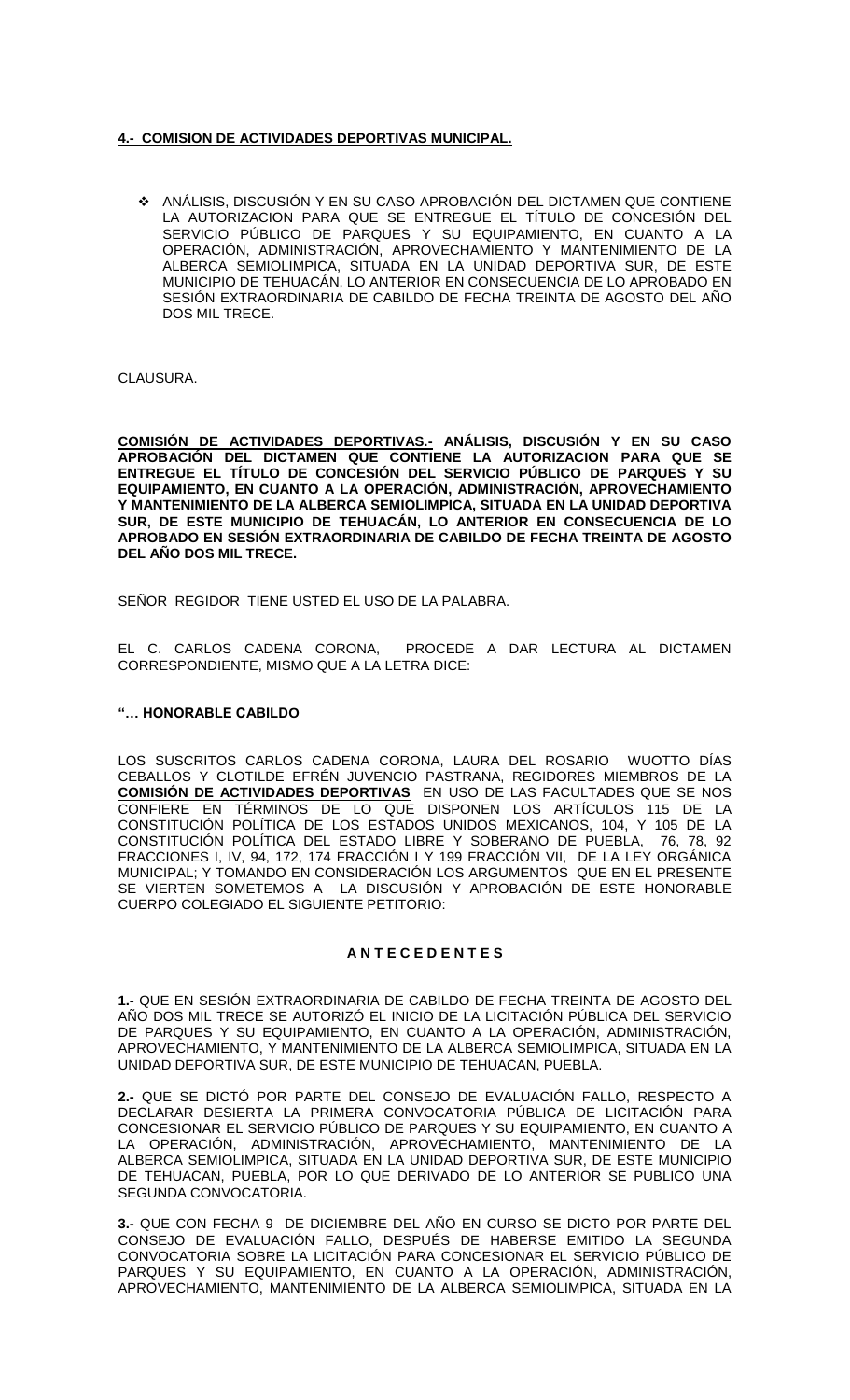UNIDAD DEPORTIVA SUR, DE ESTE MUNICIPIO DE TEHUACAN, PUEBLA; SIENDO FAVORABLE DICHO FALLO A UNA DE LAS EMPRESAS PARTICIPANTES DEL CONCURSO PÚBLICO, EN ESPECÍFICO A LA EMPRESA DENOMINADA OPERADORA DE CENTROS ACUATICOS S.A DE C.V. POR CONDUCTO DE SU REPRESENTANTE LEGAL, LA QUE DE SU LECTURA SE ADVIERTE QUE, RESULTA SER QUE ES LA MEJOR PROPUESTA DE LAS TRES QUE LAS EMPRESAS OFERTARON, PROPUESTA LA CUAL FUE CONSIDERADA Y APROBADA PARA EL EFECTO DE CONCESIONAR EL SERVICIO PÚBLICO PARQUES Y SU EQUIPAMIENTO, EN CUANTO A LA OPERACIÓN, ADMINISTRACIÓN, APROVECHAMIENTO, MANTENIMIENTO DE LA ALBERCA SEMIOLIMPICA, SITUADA EN LA UNIDAD DEPORTIVA SUR, DE ESTE MUNICIPIO DE TEHUACAN, PUEBLA.

#### **C O N S I D E R A N D O.**

**I.-** QUE EN TÉRMINOS DE LO DISPUESTO POR EL ARTÍCULO 115 FRACCIONES II Y IV DE LA CONSTITUCIÓN POLÍTICA DE LOS ESTADOS UNIDOS MEXICANOS, DETERMINA QUE LOS AYUNTAMIENTOS TENDRÁN FACULTADES PARA PROBAR, DE ACUERDO CON LAS LEYES EN MATERIA MUNICIPAL QUE DEBERÁN EXPEDIR LAS LEGISLATURAS DE LOS ESTADOS, LOS BANDOS DE POLICÍA Y GOBIERNO, LOS REGLAMENTOS, CIRCULARES Y DISPOSICIONES ADMINISTRATIVAS DE OBSERVANCIA GENERAL DENTRO DE SUS RESPECTIVAS JURISDICCIONES, QUE ORGANICEN LA ADMINISTRACIÓN PÚBLICA MUNICIPAL, REGULEN LAS MATERIAS, PROCEDIMIENTOS, FUNCIONES Y SERVICIOS PÚBLICOS DE SU COMPETENCIA Y ASEGUREN LA PARTICIPACIÓN CIUDADANA Y VECINAL; MISMA DISPOSICIÓN QUE ES TRASLADADA A LA FRACCIÓN III DEL ARTÍCULO 105 DE LA CONSTITUCIÓN POLÍTICA DEL ESTADO LIBRE Y SOBERANO DE PUEBLA, DE IGUAL FORMA EL ARTÍCULO 104 DISPONE QUE LOS MUNICIPIOS TENDRÁN A SU CARGO LAS FUNCIONES Y SERVICIOS PÚBLICOS ENTRE OTROS EL DE PARQUES Y JARDINES Y SU EQUIPAMIENTO, EN DONDE LOS AYUNTAMIENTOS PODRÁN CONCESIONAR LA PRESTACIÓN DE LOS SERVICIOS Y FUNCIONES A QUE SE REFIERE ESTE ARTÍCULO;

**II.-** QUE EL ARTÍCULO 76 SEGUNDO PÁRRAFO DE LA LEY ORGÁNICA MUNICIPAL DETERMINA QUE LAS SESIONES DEL HONORABLE AYUNTAMIENTO SERÁN PRESIDIDAS POR EL PRESIDENTE MUNICIPAL O POR QUIEN LEGALMENTE LO REPRESENTE;

**III.-** QUE EL ARTÍCULO 78 DE LA LEY ORGÁNICA MUNICIPAL EN SU FRACCIÓN PRIMERA DETERMINA QUE DENTRO DE LAS FACULTADES Y OBLIGACIONES DEL HONORABLE AYUNTAMIENTO ESTÁN LAS DE CUMPLIR Y HACER CUMPLIR, EN LOS ASUNTOS DE SU COMPETENCIA, LAS LEYES, DECRETOS Y DISPOSICIONES DE OBSERVANCIA GENERAL DE LA FEDERACIÓN Y EL ESTADO, ASÍ COMO LOS ORDENAMIENTOS MUNICIPALES, ASIMISMO ESTABLECE LA FRACCIÓN IV DE LA MISMA LEY: EXPEDIR Y ACTUALIZAR BANDOS DE POLICÍA Y GOBIERNO, REGLAMENTOS, CIRCULARES Y DISPOSICIONES ADMINISTRATIVAS DE OBSERVANCIA GENERAL, REFERENTES A SU ORGANIZACIÓN, FUNCIONAMIENTO, SERVICIOS PÚBLICOS QUE DEBAN PRESTAR Y DEMÁS ASUNTOS DE SU COMPETENCIA, SUJETÁNDOSE A LAS BASES NORMATIVAS ESTABLECIDAS POR LA CONSTITUCIÓN POLÍTICA DEL ESTADO LIBRE Y SOBERANO DE PUEBLA, VIGILANDO SU OBSERVANCIA Y APLICACIÓN; CON PLENO RESPETO A LOS DERECHOS HUMANOS QUE RECONOCE EL ORDEN JURÍDICO NACIONAL;

**IV.-** QUE EL ARTICULO 92 DE LA LEY ORGANICA MUNICIPAL ESTABLECE LAS FACULTADES Y OBLIGACIONES DE LOS REGIDORES, ENTRE LAS QUE SE ENCUENTRAN LAS DE FORMAR PARTE DE LAS COMISIONES PARA LAS QUE FUERON DESIGNADOS, Y LA DE FORMULAR AL AYUNTAMIENTO LAS PROPUESTAS DE ORDENAMIENTOS EN ASUNTOS MUNICIPALES, Y PROMOVER TODO LO QUE CREAN CONVENIENTE AL BUEN SERVICIO PUBLICO<sup>.</sup>

**V.-** QUE DE IGUAL FORMA EL ARTICULO 94 DE LA LEY ORGANICA MUNICIPAL ESTABLECE QUE EL AYUNTAMIENTO PARA FACILITAR EL DESPACHO DE LOS ASUNTOS QUE LE COMPETEN, NOMBRARA COMISIONES PERMANENTES O TRANSITORIAS, QUE LOS EXAMINEN E INSTRUYAN HASTA PONERLOS EN ESTADO DE RESOLUCIÓN;

**VI.-** QUE EL ARTÍCULO 172 DE LA LEY ORGANICA MUNICIPAL ESTABLECE QUE EN TERMINOS DE LA CONSTITUCIÓN POLÍTICA DEL ESTADO LIBRE Y SOBERANO DE PUEBLA, LOS AYUNTAMIENTOS PODRÁN CONCESIONAR LA PRESTACIÓN DE LAS FUNCIONES Y LOS SERVICIOS PÚBLICOS A SU CARGO.

**VII.-** ASIMISMO EL NUMERAL 174 FRACCIÓN I DE LA LEY ORGANICA MUNICIPAL DISPONE QUE LOS AYUNTAMIENTOS PODRÁN CONCESIONAR LA PRESTACIÓN TOTAL O PARCIAL DE LAS FUNCIONES Y SERVICIOS PÚBLICOS MUNICIPALES QUE POR SU NATURALEZA, CARACTERÍSTICAS O ESPECIALIDAD LO PERMITAN, DEBIENDO ENTRE OTRAS COSAS SOBRE LA CONVENIENCIA DE QUE LA FUNCIÓN O EL SERVICIO PÚBLICO CORRESPONDIENTE SEA PRESTADO POR UN TERCERO;

**VIII.**- QUE PARA DAR CUMPLIMIENTO A LO ANTERIOR ES NECESARIO QUE LA PRESTACIÓN DEL SERVICIO PUBLICO DE LA OPERACIÓN, ADMINISTRACIÓN, APROVECHAMIENTO, MANTENIMIENTO DE LA ALBERCA SEMI OLIMPICA, QUE SE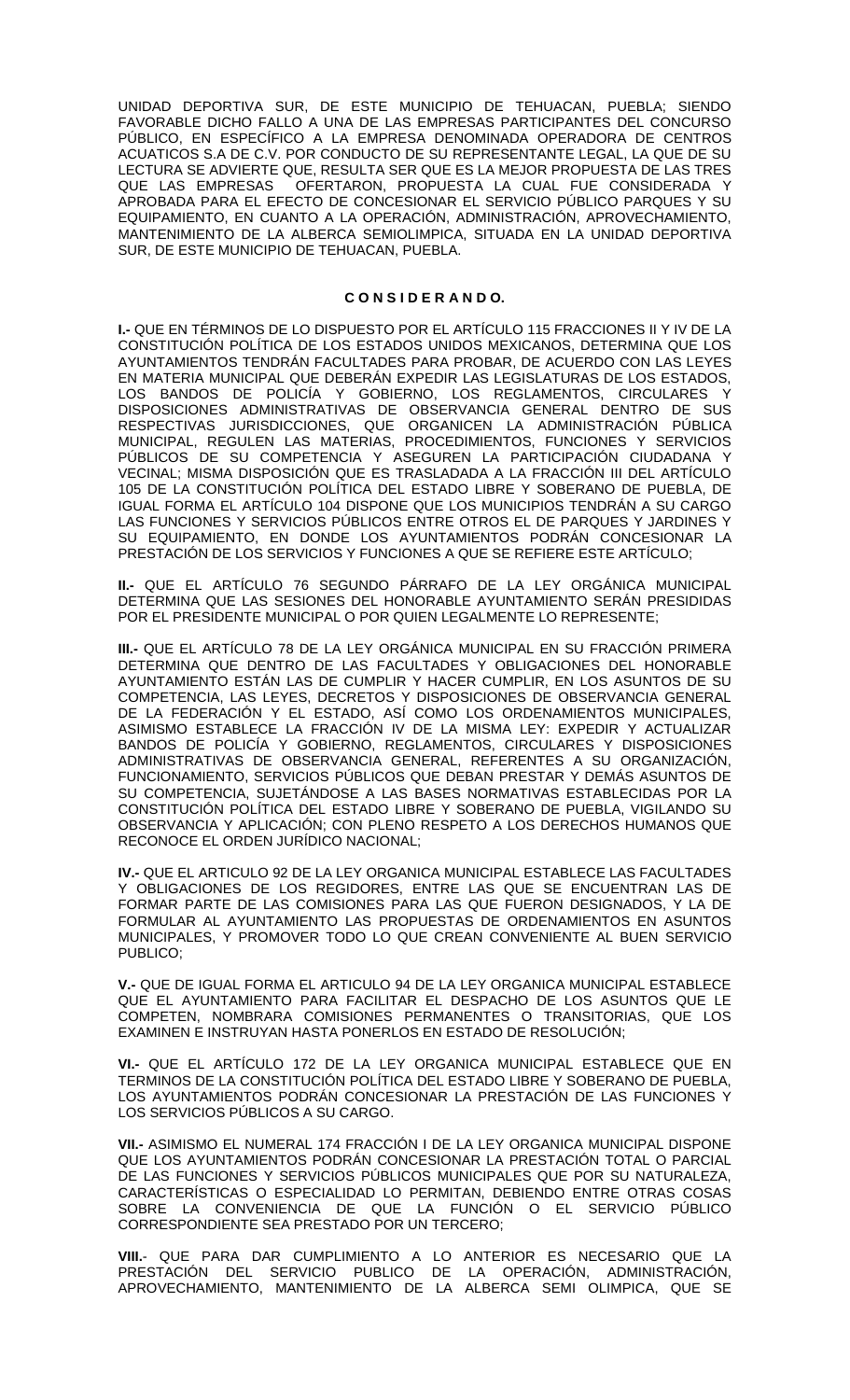ENCUENTRA INSTALADA EN LA UNIDAD DEPORTIVA SUR DE ESTE MUNICIPIO, SEA OTORGADA EN CONCESIÓN A UNA EMPRESA PARTICULAR Y QUE DE ACUERDO A LA CONVOCATORIA QUE EMITIDA POR ESTE AYUNTAMIENTO REUNA LOS REQUISITOS DE LEY, ESTO DEBIDO A QUE EL MUNICIPIO NO CUENTA CON LOS RECURSOS FINANCIEROS Y HUMANOS NECESARIOS PARA SU BUEN FUNCIONAMIENTO, YA QUE LA POBLACIÓN QUE SERÁ BENEFICIADA CON LA OPERACIÓN DE DICHO SERVICIO PÚBLICO, SERÁ DE MAS DE DOS MIL QUINIENTAS PERSONAS AL AÑO, PERSONAS DE TODAS LAS EDADES Y ESTRATOS SOCIALES, TENIÉNDOSE CONTEMPLADA UNA INVERSIÓN DE MAS DE \$ 1,600,000.00 (UN MILLON SEISCIENTOS MIL PESO 00/100 MN), POR LO QUE EL SOSTENIMIENTO DE LAS INSTALACIONES, SU MANTENIMIENTO, OPERACIÓN Y ADMINISTRACIÓN DEBE SER AUTOSUSTENTABLE A LARGO TIEMPO, Y AL REQUERIR COMO YA SE HA MENCIONADO ESTE TIPO DE INSTALACIONES DE GRANDES RECURSOS ECONOMICOS PARA SU OPERACIÓN MISMOS QUE LOS AYUNTAMIENTOS NO TIENE PARA EROGAR, ES POR LO QUE SE PROPUSO INVOLUCRAR A LA INICIATIVA PRIVADA, PARA QUE SEA ESTA QUIEN POR UN PERIODO DE TIEMPO Y MIENTRAS SEA AUTOSUSTENTABLE DICHO PROYECTO, OPERE, ADMINISTRE Y MANTENGA EN PERFECTAS CONDICIONES DE USO LAS INSTALACIONES MUNICIPALES DE LA ALBERCA SEMI OLIMPICA DE LA UNIDAD DEPORTIVA SUR DE ESTE MUNICIPIO DE TEHUACAN, PUEBLA;

**IX.-** QUE DENTRO DE LA ACTIVIDAD DE ESTE MUNICIPIO SE ENCUENTRA LA PRESTACIÓN DE SERVICIOS PÚBLICOS, COMO UNA FACULTAD Y OBLIGACIÓN, SERVICIOS QUE SURGEN EVIDENTEMENTE COMO UNA RESPUESTA A LAS NECESIDADES COMUNES QUE TIENE LA POBLACIÓN Y QUE DEBEN SER SATISFECHAS POR EL SECTOR PÚBLICO, Y ESTO SE HA DADO HISTÓRICAMENTE EN EL MUNICIPIO MEXICANO PORQUE ESTE NIVEL DE GOBIERNO ES EL QUE TIENE UN CONTACTO MÁS CERCANO CON EL CIUDADANO Y POR ENDE ES EL QUE PUEDE SATISFACER LAS NECESIDADES EN FORMA MÁS EFICAZ, ANTE ESTO LOS SERVICIOS PÚBLICOS MUNICIPALES ADQUIEREN GRAN RELEVANCIA EN ESTE CONTEXTO JURÍDICO ACTUAL, POR LO QUE NO DEBE PERDERSE DE VISTA, QUE EN LA PRESTACIÓN DE LOS SERVICIOS MUNICIPALES DEBEN IMPERAR PRINCIPIOS TALES COMO EL DE IGUALDAD, PERMANENCIA, ADECUACIÓN, GENERALIDAD, LEGALIDAD, OBLIGATORIEDAD, ENTRE OTROS.

ASIMISMO ES INNEGABLE QUE LA TITULARIDAD DE LA PRESTACIÓN DE LOS SERVICIOS PÚBLICOS CORRESPONDE AL MUNICIPIO POR DISPOSICIÓN EXPRESA DE LA LEY, SIN EMBARGO LA PROPIA LEY SEÑALA LA POSIBILIDAD DE CONCESIONAR EL SERVICIO A LOS PARTICULARES CUANDO ESTO SEA NECESARIO.

BAJO ESE CONTEXTO DEBEMOS AFIRMAR QUE EL SERVICIO PÚBLICO DE PARQUES Y SU EQUIPAMIENTO ES EN ESENCIA LA OBLIGACIÓN DEL MUNICIPIO. ESTE SERVICIO TIENE UN IMPACTO DIRECTO EN LA SOCIEDAD YA QUE LA DEMANDA CRECIENTE POR PARTE DE ESTA, ES EL DE QUE EL AYUNTAMIENTO GARANTICE LA ADECUADA PRESTACIÓN DE SERVICIOS PÚBLICOS QUE SATISFAGAN NECESIDADES PRINCIPALES.

CABE MENCIONAR QUE DESDE DE SU CREACIÓN Y DADAS LAS NECESIDADES ECONÓMICAS QUE SE TIENEN QUE CUBRIR PARA OTORGAR EL SERVICIO PUBLICO DE PARQUES Y SU EQUIPAMIENTO, EN ESPECIAL EL SERVICIO DE LA ALBERCA SEMIOLIMPICA SITUADA EN LA UNIDAD DEPORTIVA SUR DE ESTE MUNICIPIO DE TEHUACAN, PUEBLA, FUE NECESARIO ANALIZAR LA PROPUESTA POR PARTE DEL CABILDO DE CONCESIONAR ESE SERVICIO A UN TERCERO, ESTO DEBIDO AL GRAN COSTO QUE EN MATERIA ECONÓMICA ES NECESARIO PARA PRESTAR DICHO SERVICIO CON EFICIENCIA Y EFICACIA, POR LO QUE EN OCASIONES NO SE CUENTA CON EL EQUIPO SUFICIENTE PARA ATENDER LA CRECIENTE DEMANDA DE ESTE SERVICIO, SI BIEN ES CIERTO QUE EMPLEANDO MECANISMOS, PLANES Y PROGRAMAS EFICIENTES ES POSIBLE EN OCASIONES BRINDAR ESTE SERVICIO, TAMBIÉN ES CIERTO QUE CON EL POCO EQUIPO TANTO HUMANO COMO MECÁNICO ES IMPOSIBLE POR PARTE DE LA ADMINISTRACIÓN PÚBLICA MUNICIPAL REALIZAR O PRESTAR EL SERVICIO DE EXCELENCIA, POR LO QUE PARA LLEVAR A CABO DICHO SERVICIOS ES NECESARIO UNA INVERSIÓN MÍNIMA DE \$1, 600.000.00 (UN MILLÓN SEISCIENTOS MIL PESOS 00/100MN)., NUMERARIO QUE ES IMPOSIBLE OBTENER POR PARTE DEL MUNICIPIO EN UN CORTO O MEDIANO PLAZO Y LA DEMANDA CIUDADANA PARA QUE ESTE SERVICIO PÚBLICO SEA EFICIENTE ES CADA VEZ MAYOR, ANTE ESA PERSPECTIVA Y TODA VEZ QUE ESTA ADMINISTRACIÓN PÚBLICA DEBE ASUMIR CON RESPONSABILIDAD LAS DEMANDAS MAS SENTIDAS DE LA CIUDADANÍA, Y TODA VEZ QUE RESULTO VIABLE LA LICITACIÓN PÚBLICA PARA EL SERVICIO DE PARQUES Y SU EQUIPAMIENTO, EN CUANTO A LA OPERACIÓN, ADMINISTRACIÓN, APROVECHAMIENTO, MANTENIMIENTO DE LA ALBERCA SEMIOLIMPICA, SITUADA EN LA UNIDAD DEPORTIVA SUR, DE ESTE MUNICIPIO DE TEHUACAN, PUEBLA, Y UNA VEZ ANALIZADA LA DOCUMENTACIÓN Y OFERTAS DE LAS DIVERSAS EMPRESAS PARTICIPANTES, SE CONSIDERA QUE LA EMPRESA DENOMINADA OPERADORA DE CENTROS ACUATICOS S.A DE C.V. OFRECE UN SERVICIO CON TECNOLOGÍA DE PUNTA, ASI COMO LOS MEJORES BENEFICIOS PARA ESTE MUNICIPIO QUE SON A TODAS LUCES INSUPERABLES PARA LA COMPRA DE EQUIPAMIENTO EN BAÑOS, EQUIPAMIENTO DEPORTIVO, MATERIAL DIDÁCTICO, MATERIAL DE OFICINA, CREDENCIALIZACION Y CONTROL DE ACCESO, INCLUYENDO EL EQUIPAMIENTO DE GIMNASIO, POR UNA CANTIDAD INICIAL DE \$ 1,600.000.00 (UN MILLON SEISCIENTOS MIL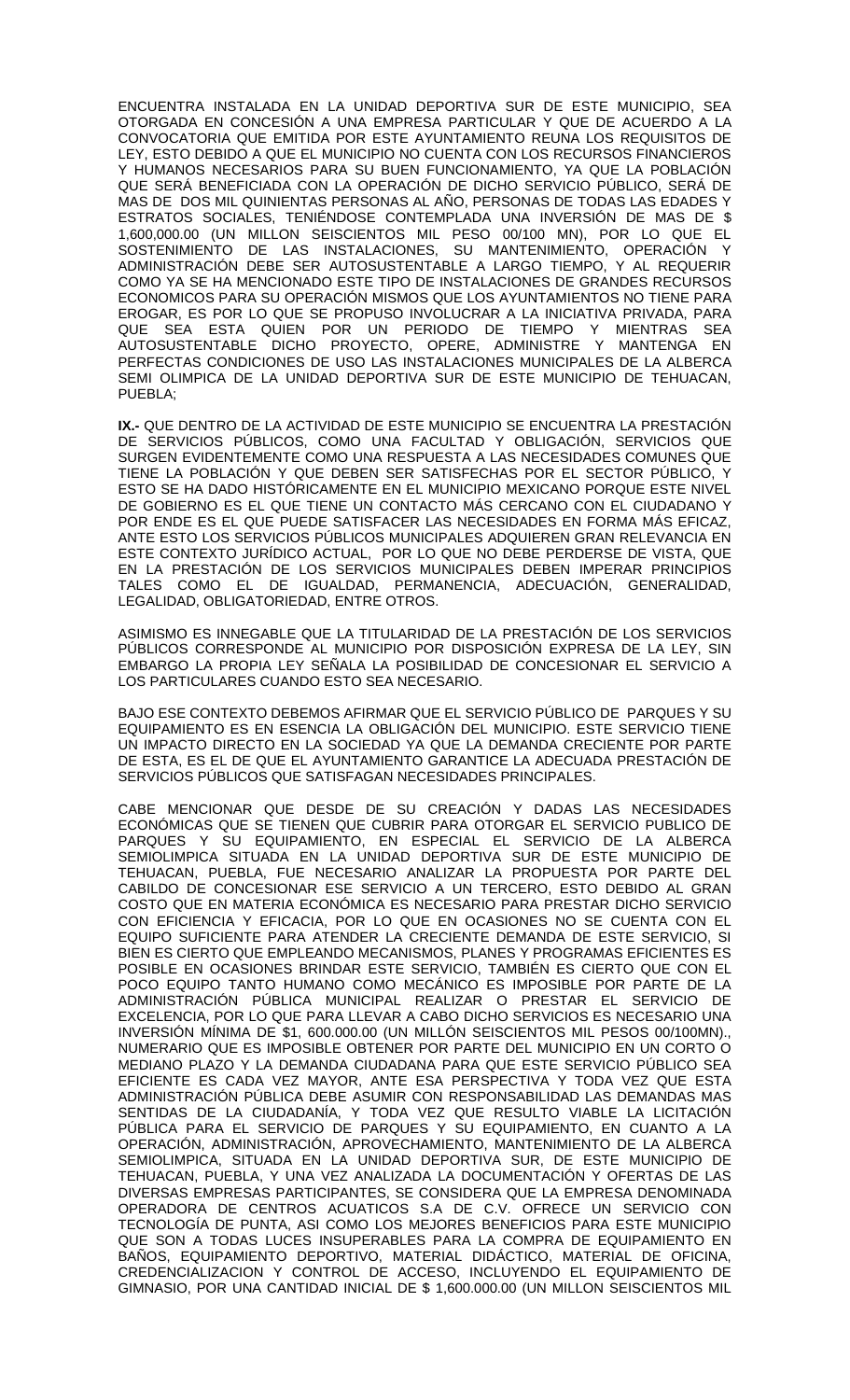PESO 00/100 MN) MISMA INVERSIÓN QUE POR CIERTO NO FUE OFRECIDA POR NINGUNO DE LOS CONCURSANTES QUE COMPARECIERON A LA LICITACIÓN PÚBLICA; AUNADO A LO ANTERIOR LA EMPRESA EN COMENTO PROPONE CONTRATAR A UN NUMERO DE CONSIDERABLE DE TRABAJADORES, Y POR SI ESTO FUERA POCO POR TODO ESTO RESULTA EVIDENTE QUE LA EMPRESA DENOMINADA OPERADORA DE CENTROS ACUATICOS S.A DE C.V. CUMPLE NO SOLO CON LAS EXIGENCIAS VERTIDAS EN EL PROCESO DE LICITACIÓN PÚBLICA SINO ADEMÁS REBASA POR MUCHO A LAS PROPUESTAS EFECTUADAS POR LAS DEMÁS EMPRESAS QUE CONCURSARON SIENDO DE TAL GUISA IRRELEVANTE, EN INFRUCTUOSOS LANZAR UNA TERCERA CONVOCATORIA PARA LICITAR, MÁXIME AÚN QUE EL REPRESENTANTE LEGAL DE LA EMPRESA MERCANTIL DENOMINADA OPERADORA DE CENTROS ACUATICOS S.A DE C.V., FORMALIZÓ SU PETICIÓN Y EXHIBIÓ LOS DOCUMENTOS, DICTÁMENES JUSTIFICATIVOS, ANÁLISIS CONTABLES, FINANCIEROS Y DEMÁS DOCUMENTACIÓN LEGAL SUFICIENTE Y APTA PARA CUBRIR CON LAS EXIGENCIAS A QUE ALUDEN LOS ARTÍCULOS 174, Y 199 DE LA LEY ORGÁNICA MUNICIPAL, TODA VEZ QUE A TRAVÉS DE ESTOS ESTUDIOS Y DOCUMENTOS QUE SE ANEXAN CORROBORA LA NECESIDAD POR DEMÁS SENTIDA DE DETERMINAR QUE EL SERVICIO PÚBLICO DE PARQUES Y SU EQUIPAMIENTO EN CUANTO A LA OPERACIÓN, ADMINISTRACIÓN, APROVECHAMIENTO, MANTENIMIENTO DE LA ALBERCA SEMIOLIMPICA, SITUADA EN LA UNIDAD DEPORTIVA SUR, DE ESTE MUNICIPIO DE TEHUACAN, PUEBLA, SEA CONCESIONADO A UN TERCERO, COMO LO ES LA EMPRESA ANTES CITADA, TODA VEZ QUE ACREDITA FEHACIENTEMENTE SU CONSTITUCIÓN LEGAL, SU SOLVENCIA FINANCIERA Y RESPALDO TECNOLÓGICO Y AUN MÁS EL SISTEMA PROPUESTO ES DE TECNOLOGÍA DE PUNTA Y PERFECTAMENTE ADECUADO PARA ESTA CIUDAD DE TEHUACÁN, AHORA BIEN LA DOCUMENTACIÓN, DICTÁMENES Y DEMÁS ESTUDIOS ENTREGADOS POR LA EMPRESA OPERADORA DE CENTROS ACUATICOS S.A DE C.V. SON LOS SIGUIENTES:

#### **RECEPCION LEGAL**

| <b>DOCUMENTO UNO</b>              | COPIA SIMPLE Y CERTIFICADA POR FEDATARIO PUBLICO<br>DEL ACTA CONSTITUTIVA Y DE LAS MODIFICACIONES QUE<br>HUBIERE A LA MISMA, DEBIDAMENTE REGISTRADA E<br>INSCRITA EN EL REGISTRO DE LA PROPIEDAD Y DEL<br><b>COMERCIO. SI LA PROPUESTA ES PRESENTADA POR DOS O</b><br>MAS EMPRESAS ASOCIADAS DEBERÁN PRESENTAR LOS<br>DOCUMENTOS QUE ACREDITEN ESTA ASOCIACIÓN.                                                                                                                                                                                                                                                                                                                                                                                                                                                                                                                                                                                                                         |
|-----------------------------------|-----------------------------------------------------------------------------------------------------------------------------------------------------------------------------------------------------------------------------------------------------------------------------------------------------------------------------------------------------------------------------------------------------------------------------------------------------------------------------------------------------------------------------------------------------------------------------------------------------------------------------------------------------------------------------------------------------------------------------------------------------------------------------------------------------------------------------------------------------------------------------------------------------------------------------------------------------------------------------------------|
| <b>DOCUMENTO DOS</b>              | COPIA SIMPLE Y CERTIFICADA ANTE EL FEDATARIO<br>LA ACREDITACIÓN<br><b>PUBLICO</b><br><b>TANTO</b><br>DE <b>DE</b><br>DE<br><b>LA</b><br>PERSONALIDAD JURÍDICA DEL REPRESENTANTE LEGAL<br>COMO DE SU IDENTIFICACIÓN, EN CASO DE QUE DOS O<br>MAS EMPRESAS SE ASOCIEN EN EL CONCURSO DEBERÁN<br><b>CUMPLIR CON LOS SIGUIENTES REQUISITOS:</b><br>A) LA OFERTA DEBERÁ ESTAR SUSCRITA DE<br><b>FORMA</b><br>TAL<br>QUE SEA LEGALMENTE<br>OBLIGATORIA PARA TODAS LAS EMPRESAS<br>ASOCIADAS.<br><b>EMPRESAS ASOCIADAS</b><br><b>DEBERÁN</b><br>B) LAS<br>PRESENTAR DOCUMENTO NOTARIADO EN QUE<br>ESTE FORMALIZADO EL<br><b>ACUERDO</b><br><b>DE</b><br>PARTICIPAR EN FORMA MANCOMUNADA Y<br>SOLIDARIA EN LA PRESENTACIÓN DE LA<br>PROPUESTA Y SE DESIGNE UN REPRESENTANTE<br>COMUN.<br>C) EN CASO DE QUE LAS EMPRESAS ASOCIADAS O<br>CONSORCIO RESULTE GANADOR EL<br>EN<br>CONTRATO DEBERÁ SER OBLIGATORIO PARA<br>TODAS LAS EMPRESAS EN FORMA SOLIDARIA AL<br><b>CUMPLIMIENTO DEL MISMO.</b> |
| <b>DOCUMENTO TRES</b>             | <b>COPIA CERTIFICADA DE LOS SIGUIENTES DOCUMENTOS:</b><br>REGISTRO FEDERAL DE CONTRIBUYENTES, REGISTRO DEL                                                                                                                                                                                                                                                                                                                                                                                                                                                                                                                                                                                                                                                                                                                                                                                                                                                                              |
|                                   | PADRÓN DE PROVEEDORES EXPEDIDA POR LA TESORERÍA<br><b>MUNICIPAL.</b>                                                                                                                                                                                                                                                                                                                                                                                                                                                                                                                                                                                                                                                                                                                                                                                                                                                                                                                    |
| <b>DOCUMENTO</b><br><b>CUATRO</b> | DECLARACIÓN ESCRITA Y BAJO PROTESTA DE DECIR<br>VERDAD DE QUE EL CONCURSANTE NO SE ENCUENTRE EN                                                                                                                                                                                                                                                                                                                                                                                                                                                                                                                                                                                                                                                                                                                                                                                                                                                                                         |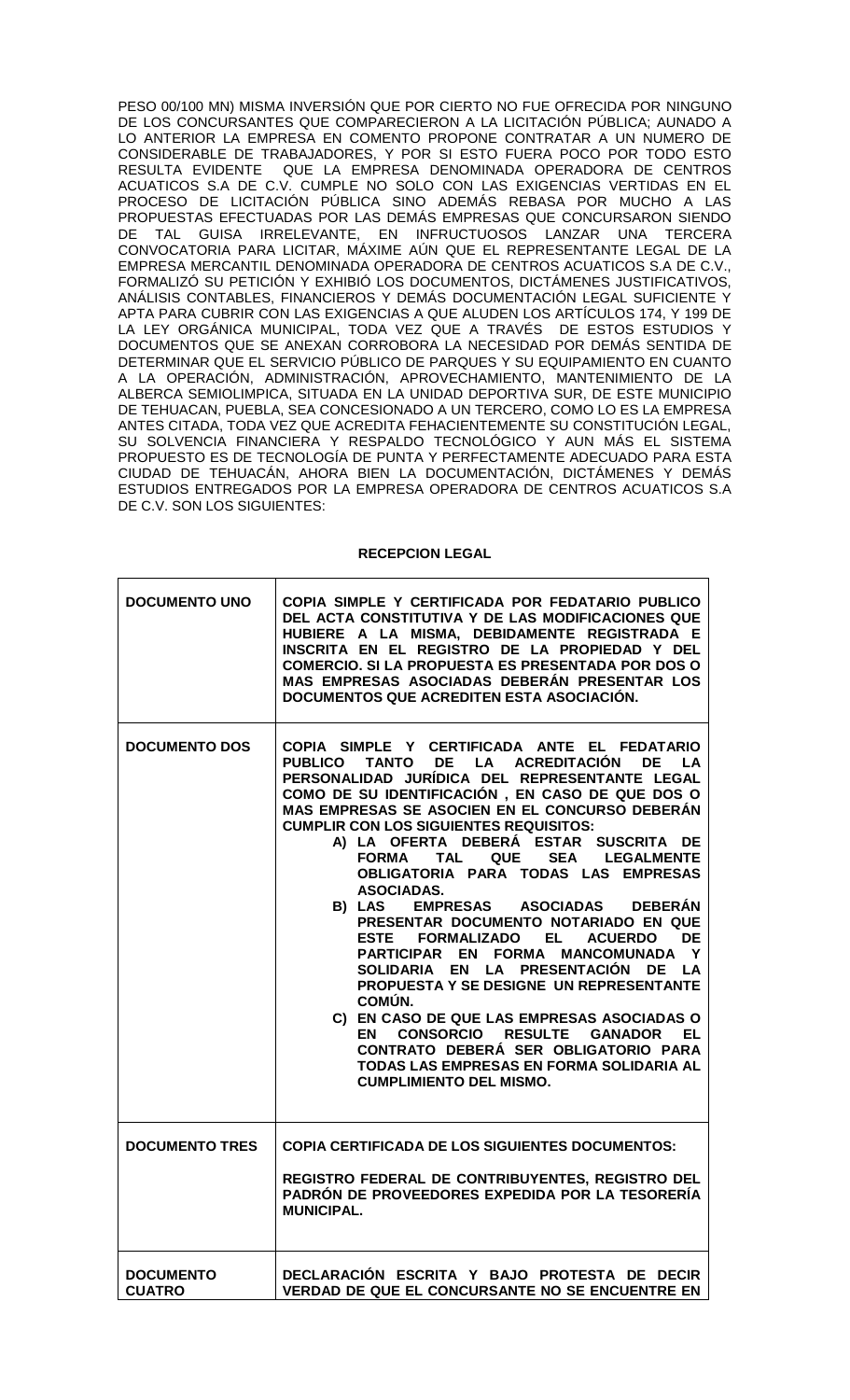|                        | <b>LAS SIGUIENTES HIPOTESIS:</b><br>A) QUE LA EMPRESA NO PARTICIPE ALGUNAS DE LAS<br>PERSONAS QUE INTEGRE EL COMITÉ DE VALUACIÓN<br>DE ESTA LICITACIÓN , NI MIEMBROS DEL<br><b>PÚBLICOS</b><br>NI 1<br><b>SERVIDORES</b><br><b>AYUNTAMIENTO</b><br><b>CONYUGES</b><br><b>MUNICIPALES</b><br><b>TAMPOCO</b><br>∩<br>CONCUBINARIOS, PARIENTES CONSANGUÍNEOS EN<br>LÍNEA RECTA SIN LIMITACIÓN DE GRADO, LOS<br>COLATERALES HASTA EL CUARTO GRADO Y LOS<br><b>PARIENTES POR AFINIDAD HASTA EL SEGUNDO DE</b><br><b>LOS MENCIONADOS CON ANTERIORIDAD.</b><br>B) QUE LA EMPRESA O LAS EMPRESAS PARTICIPANTES<br>NO SE ENCUENTREN EN SITUACIÓN DE MORA POR<br>CAUSAS IMPUTABLES A ELLAS<br><b>MISMAS CON</b><br>RESPECTO AL CUMPLIMIENTO DE SERVICIOS O<br>CONTRATOS CON LA ADMINISTRACIÓN PUBLICA<br>FEDERAL, ESTATAL O MUNICIPAL, O QUE HAYAN<br>AFECTADO DE ALGUNA MANERA LOS INTERESES DE<br>LA DEPENDENCIA O ENTIDAD CON QUIEN SE HAYA<br><b>CONTRATADO.</b><br>C) QUE LA EMPRESA NO SE ENCUENTRE EN CAUSA DE<br>IMPEDIMENTO POR RESOLUCIÓN DE LEY PARA<br><b>PARTICIPAR EN LA LICITACIÓN.</b> |
|------------------------|----------------------------------------------------------------------------------------------------------------------------------------------------------------------------------------------------------------------------------------------------------------------------------------------------------------------------------------------------------------------------------------------------------------------------------------------------------------------------------------------------------------------------------------------------------------------------------------------------------------------------------------------------------------------------------------------------------------------------------------------------------------------------------------------------------------------------------------------------------------------------------------------------------------------------------------------------------------------------------------------------------------------------------------------------------------------------------------------|
| <b>DOCUMENTO CINCO</b> | MANIFESTACIÓN ESCRITA DE ACEPTAR EL CONTENIDO DEL<br><b>CONTRATO</b>                                                                                                                                                                                                                                                                                                                                                                                                                                                                                                                                                                                                                                                                                                                                                                                                                                                                                                                                                                                                                         |

# **PROPUESTA TECNICA Y ECONOMICA**

 $\overline{1}$ 

| <b>DOCUMENTO</b><br><b>UNO</b>    | EXPERIENCIA TÉCNICA DE LA EMPRESA EN PROYECTOS<br>RELACIONADOS CON EL USO DE TODO TIPO DE ALBERCAS Y<br>SUS DERIVADOS. O BIEN QUE SE ACREDITE EL RESPALDO DE<br>LA EXPERIENCIA EN SU ACTA CONSTITUTIVA Y MANIFESTACIÓN<br>ESCRITA EN LA QUE BAJO PROTESTA DE DECIR VERDAD EL<br>REPRESENTANTE LEGAL DE LA JURÍDICA COLECTIVA<br>PARTICIPANTE, EXPRESE QUE LA MISMA TIENE<br><b>LOS</b><br>SUFICIENTES RECURSOS HUMANOS<br><b>DEBIDAMENTE</b><br>CAPACITADOS, TÉCNICOS, MATERIALES Y FINANCIEROS PARA<br>SATISFACER LAS OBLIGACIONES QUE A SU CARGO DERIVEN DE<br><b>LA CONCESIÓN.</b> |
|-----------------------------------|---------------------------------------------------------------------------------------------------------------------------------------------------------------------------------------------------------------------------------------------------------------------------------------------------------------------------------------------------------------------------------------------------------------------------------------------------------------------------------------------------------------------------------------------------------------------------------------|
| <b>DOCUMENTO</b><br><b>DOS</b>    | LAS PRESENTES BASES, COPIA DEL ACTA DE VISITA Y COPIA<br>DEL ACTA DE LA JUNTA DE ACLARACIONES, DEBIDAMENTE<br>FIRMADAS EN TODAS LAS FOJAS QUE LAS INTEGREN POR EL<br>REPRESENTANTE LEGAL DE LA JURÍDICA COLECTIVA<br>PARTICIPANTE ACREDITADO DESDE LA SOLICITUD, ASÍ COMO<br>CURRICULA DE LOS TÉCNICOS Y PROFESIONALES<br><b>RESPONSABLES DEL PROYECTO.</b>                                                                                                                                                                                                                           |
| <b>DOCUMENTO</b><br><b>TRES</b>   | SE DEBERÁ CONSIDERAR QUE EL PERSONAL QUE HABRÁ DE<br>COLABORAR EN LA OPERACIÓN DE LAS INSTALACIONES, EN EL<br>ÁREA ADMINISTRATIVA, DEPORTIVA Y DE MANTENIMIENTO<br>DEBERÁ CONTAR CON EL PERFIL NECESARIO A FIN DE QUE<br>PUEDAN CUMPLIR ADECUADAMENTE CON SUS FUNCIONES,<br>POR ESTA RAZÓN SE DEBERÁ PRESENTAR UNA CARTA<br>COMPROMISO DONDE MANIFIESTA LA DISPOSICIÓN, PARA<br><b>CUMPLIR CON LO ANTERIOR.</b>                                                                                                                                                                       |
| <b>DOCUMENTO</b><br><b>CUATRO</b> | LA EMPRESA LICITANTE PRESENTARA LA DOCUMENTACIÓN<br>NECESARIA COMPROBATORIA, QUE HA DADO CUMPLIMIENTO A<br>SUS OBLIGACIONES FISCALES Y ESTA AL CORRIENTE CON LA<br>PRESENTACIÓN DE LAS DECLARACIONES DE<br><b>PAGOS</b><br>PROVISIONALES MENSUALES Y ANUALES DEL ISR Y DEMÁS<br>OBLIGACIONES FISCALES A LAS QUE ESTE OBLIGADO EL<br>CONTRIBUYENTE, ASÍ COMO SUS ESTADOS FINANCIEROS<br>AUDITADOS DEL ULTIMO EJERCICIO FISCAL,<br><b>ULTIMA</b><br>DECLARACIÓN FISCAL ANUAL, PRESENTADA ANTE<br>LA                                                                                     |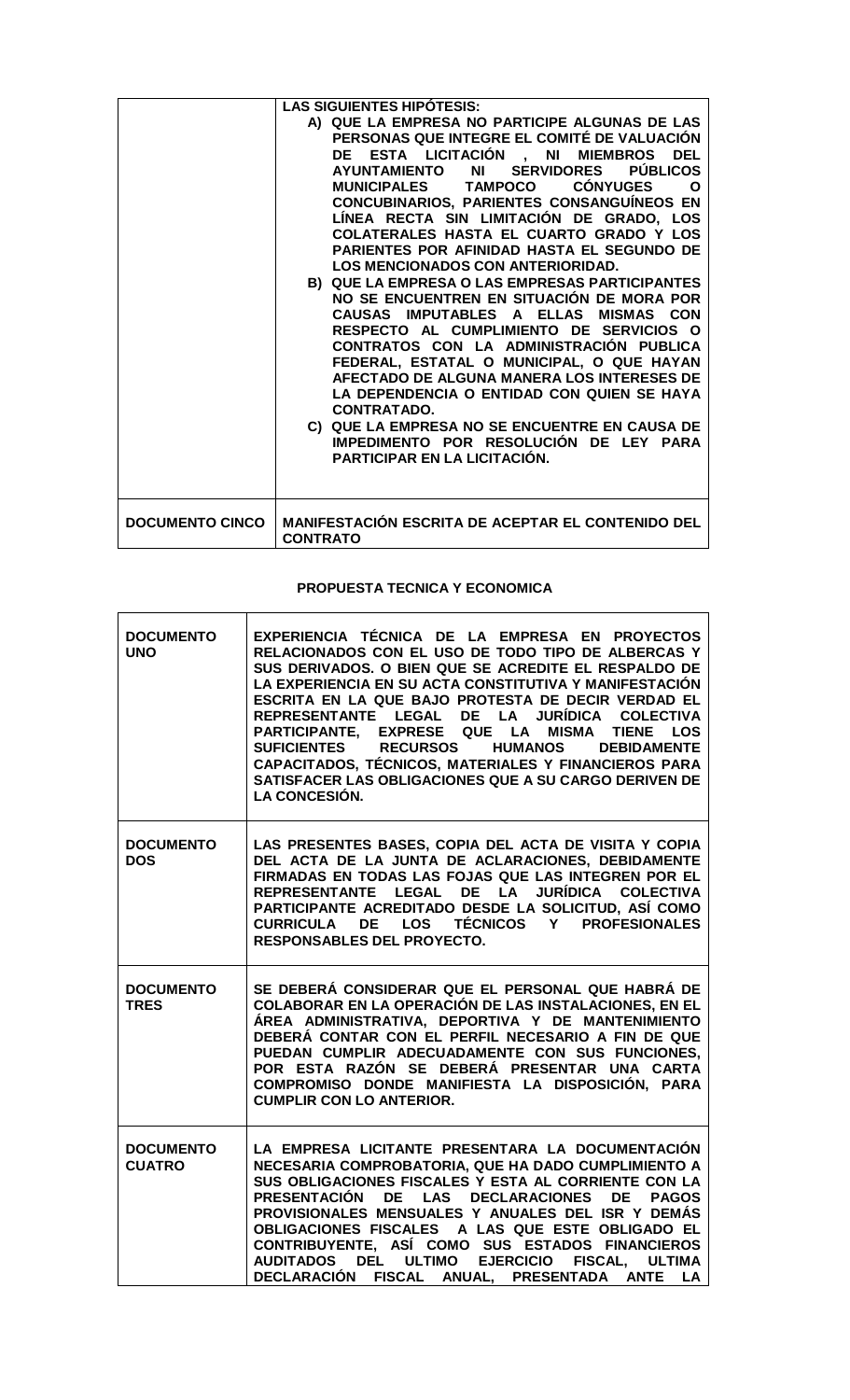|                                  | SECRETARIA DE HACIENDA Y CRÉDITO PUBLICO, CON SUS<br>ANEXOS CORRESPONDIENTES Y ESTADOS FINANCIEROS<br>DICTAMINADOS POR CONTADOR PUBLICO AUTORIZADO<br>CORRESPONDIENTES AL ULTIMO EJERCICIO Y, ANEXANDO DE<br>ESTE PROFESIONISTA COPIA DE LA CEDULA PROFESIONAL<br>EMITIDA POR LA SECRETARIA DE EDUCACIÓN PUBLICA, SI LA<br>EMPRESA ES UNA EMPRESA DE NUEVA CREACIÓN<br>LA DOCUMENTACIÓN NECESARIA PARA<br><b>PRESENTARA</b><br>COMPROBAR LA PRESENTACIÓN DE SUS OBLIGACIONES<br>FISCALES INCLUSIVE LAS PRESENTADAS CON PAGOS EN<br>CEROS ANTE EL SISTEMA DE ADMINISTRACIÓN TRIBUTARIA,<br>DEMOSTRANDO QUE CUENTA CON UN CAPITAL CONTABLE<br>MÍNIMO REQUERIDO DE \$500,000.00 (QUINIENTOS MIL PESOS<br>CERO CENTAVOS MONEDA NACIONAL).<br>LA PRESENTACIÓN DE LA INFORMACIÓN FINANCIERA<br><b>DEL</b><br>LICITANTE SE PRESENTARA POR LOS ÚLTIMOS TRES MESES DE<br>OPERACIÓN, ASÍ COMO SU DECLARACIÓN ANUAL PRESENTADA<br>AL SAT SIEMPRE Y CUANDO LA EMPRESA HAYA REGISTRADO<br>OPERACIONES FINANCIERAS DURANTE EL EJERCICIO FISCAL<br>INMEDIATO ANTERIOR O AL MOMENTO DE LA PRESENTACIÓN<br>DE LA LICITACIÓN. |
|----------------------------------|-------------------------------------------------------------------------------------------------------------------------------------------------------------------------------------------------------------------------------------------------------------------------------------------------------------------------------------------------------------------------------------------------------------------------------------------------------------------------------------------------------------------------------------------------------------------------------------------------------------------------------------------------------------------------------------------------------------------------------------------------------------------------------------------------------------------------------------------------------------------------------------------------------------------------------------------------------------------------------------------------------------------------------------------------------------------------------------------------------------|
| <b>DOCUMENTO</b><br><b>CINCO</b> | DECLARACIÓN ESCRITA Y BAJO PROTESTA DE DECIR VERDAD<br>QUE EL CONCURSANTE NO SE ENCUENTRA EN LAS SIGUIENTES<br><b>HIPOTESIS:</b><br>A) QUE LA EMPRESA NO PARTICIPE ALGUNAS DE LAS<br>PERSONAS QUE INTEGRE EL COMITÉ DE VALUACIÓN DE<br>ESTA LICITACIÓN, NI MIEMBROS DEL AYUNTAMIENTO NI<br>SERVIDORES PÚBLICOS MUNICIPALES TAMPOCO<br>CÓNYUGES O CONCUBINARIOS, PARIENTES<br>CONSANGUÍNEOS EN LÍNEA RECTA SIN LIMITACIÓN DE<br>GRADO, LOS COLATERALES HASTA EL CUARTO GRADO<br>Y LOS PARIENTES POR AFINIDAD HASTA EL SEGUNDO<br>DE LOS MENCIONADOS CON ANTERIORIDAD.<br>B) QUE LA EMPRESA O LAS EMPRESAS PARTICIPANTES NO<br>SE ENCUENTREN EN SITUACIÓN DE MORA POR CAUSAS<br>IMPUTABLES A ELLAS MISMAS CON RESPECTO AL<br>CUMPLIMIENTO DE SERVICIOS O CONTRATOS CON LA<br>ADMINISTRACIÓN PUBLICA FEDERAL, ESTATAL<br>O<br>MUNICIPAL, O QUE HAYAN AFECTADO DE ALGUNA<br>MANERA LOS INTERESES DE LA DEPENDENCIA O<br><b>ENTIDAD CON QUIEN SE HAYA CONTRATADO.</b><br>QUE LA EMPRESA NO SE ENCUENTRE EN CAUSA DE<br>IMPEDIMENTO POR RESOLUCIÓN DE LEY PARA PARTICIPAR EN<br><b>LA LICITACIÓN.</b>             |
| <b>DOCUMENTO</b><br><b>SEIS</b>  | DESCRIPCIÓN DEL SERVICIO QUE CONSISTIRÁ EN<br><b>LA</b><br>OPERACIÓN, ADMINISTRACIÓN, USO, MANTENIMIENTO<br>PREVENTIVO Y CORRECTIVO DE LA ALBERCA SEMI-OLIMPICA<br>UBICADA EN LA UNIDAD DEPORTIVA SUR. LA PROPUESTA<br>TÉCNICA EN SI, SUJETÁNDOSE EN ESTUDIOS TÉCNICOS Y<br>DESCRIBIENDO LOS BENEFICIOS DEL PROYECTO.                                                                                                                                                                                                                                                                                                                                                                                                                                                                                                                                                                                                                                                                                                                                                                                       |
| <b>DOCUMENTO</b><br><b>SIETE</b> | DESCRIBIR LAS CARACTERÍSTICAS GENERALES DE LOS<br>EQUIPOS A INSTALAR, DESCRIPCIÓN GENERAL<br><b>DEL</b><br>FUNCIONAMIENTO DEL CONJUNTO DE EQUIPOS<br>$\mathsf{Y}$<br>MAQUINARIAS EL MÉTODO, EQUIPOS (CARRILES ANTI-<br>TURBULENCIA, BANCOS DE SALIDA, REJILLAS DE FONDO<br>PERIMETRALES, MATERIAL DIDÁCTICO, POPOTES, TABLAS DE<br>NATACIÓN, LÍNEAS DE BANDERINES, PULL BUOYS, EQUIPOS DE<br>FILTRACIÓN DE AGUA, EQUIPOS DE CALENTAMIENTO DE AGUA,<br>EQUIPOS ELECTROMECÁNICOS, BAÑOS Y VESTIDORES). PARA<br>EL SERVICIO QUE SE PRESENTARA POR PARTE DE LA EMPRESA<br>A EFECTO DE REALIZAR LA CONCESIÓN. ASÍ COMO INCLUIR<br>PROGRAMA DETALLADO DE SERVICIOS<br><b>PARA</b><br>EL<br>MANTENIMIENTO TANTO PREVENTIVO COMO CORRECTIVO DE<br>LOS EQUIPOS. A TAL VISTA SE DEBERÁ ANEXAR LOS<br>PROGRAMAS SUGERIDOS POR EL FABRICANTE.                                                                                                                                                                                                                                                                           |
| <b>DOCUMENTO</b><br><b>OCHO</b>  | MANIFESTAR POR ESCRITO QUE SE HABRÁN DE IMPLEMENTAR<br>LAS ACCIONES NECESARIAS PARA LLEVAR CONTROLES<br>ESCRITOS DE LOS SIGUIENTES CONCEPTOS: REGISTRO Y                                                                                                                                                                                                                                                                                                                                                                                                                                                                                                                                                                                                                                                                                                                                                                                                                                                                                                                                                    |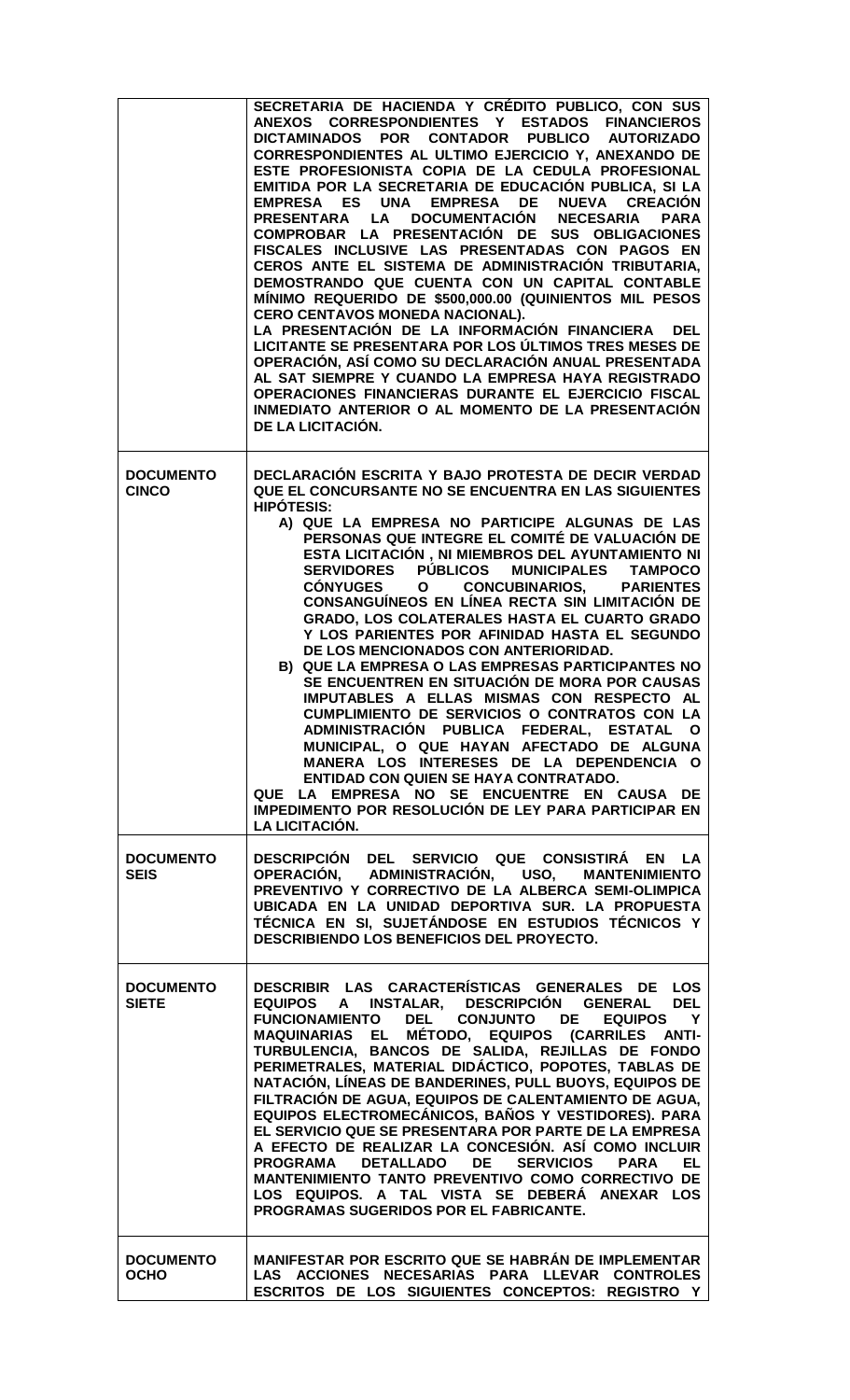|                                    | CONTROL DE TEMPERATURA DEL AGUA DE LA ALBERCA, A<br>TRAVÉS DE UNA BITÁCORA, Y EN ESA MISMA REGISTRAR LAS<br>APLICACIONES DE LOS PRODUCTOS QUÍMICOS, Y LOS<br>RESULTADOS DE LAS PRUEBAS QUE SE REALICEN DEL PH Y<br>DEL CLORO MENSUALMENTE SE DEBERÁN REALIZAR ANÁLISIS<br>BACTERIOLÓGICO, QUE GARANTICEN QUE LA CALIDAD DEL<br>AGUA EN LA CORRECTA Y QUE CUMPLE CON<br><b>LA</b><br>NORMATIVIDAD ESTABLECIDA POR LA SECRETARIA DE SALUD,<br>EN MATERIA DE ALBERCAS, DE ESTAS BITÁCORAS Y ANÁLISIS,<br>SE DEBERÁ INFORMAR MENSUALMENTE AL MUNICIPIO. |
|------------------------------------|-----------------------------------------------------------------------------------------------------------------------------------------------------------------------------------------------------------------------------------------------------------------------------------------------------------------------------------------------------------------------------------------------------------------------------------------------------------------------------------------------------------------------------------------------------|
| <b>DOCUMENTO</b><br><b>NUEVE</b>   | LAS EMPRESAS DEBERÁN MANIFESTAR SU COMPROMISO<br>ENTREGAR ANUALMENTE BECAS PARA PERSONAS<br><b>DE</b><br>ESCASOS RECURSOS EQUIVALENTES AL<br>10% DE<br>LA<br>POBLACIÓN REGISTRADA COMO USUARIOS<br><b>REGULARES,</b><br>ESTAS BECAS SE ENTREGARAN AL MUNICIPIO, CON OBJETO DE<br>QUE SEA ESTE QUIEN DETERMINE QUIENES DEBEN DISFRUTAR<br>DE DICHAS BECAS, ESTABLECIENDO LA EMPRESA<br><b>UN</b><br>CALENDARIO, MÉTODO Y REGLAMENTACIÓN PARA<br>SU<br><b>DISTRIBUCIÓN Y OPERACIÓN.</b>                                                               |
| <b>DOCUMENTO</b><br><b>DIEZ</b>    | LA EMPRESA SE COMPROMETE POR ESCRITO A PRESENTAR UN<br>PROGRAMA DE MANTENIMIENTO PREVENTIVO, PARA TODOS<br>LOS SISTEMAS Y EQUIPOS, Y UNA VEZ QUE TOME POSESIÓN, Y<br>QUE CONOZCA DE EQUIPOS TIENE LA INSTALACIÓN DEBERÁ DE<br>FORMULAR Y PRESENTAR PROGRAMA DETALLADO DE<br>SUSTITUCIÓN DE EQUIPOS MOTORES, CONSIDERANDO QUE LA<br>VIDA ÚTIL DE LOS MISMOS, NO DEBERÁ EXCEDER EN NINGÚN<br>CASO DE SIETE Y MEDIO AÑOS, A CUYO TERMINO SE DEBERÁ<br>REEMPLAZAR POR EQUIPO NUEVO DEL AÑO VIGENTE.                                                     |
| <b>DOCUMENTO</b><br><b>ONCE</b>    | INDICAR Y PRESENTAR LA INFRAESTRUCTURA NECESARIA DE<br>OFICINAS, MANTENIMIENTO DE LA ALBERCA, Y EQUIPO; Y UN<br>PLAN DE CONTINGENCIAS; ASÍ MISMO LAS EMPRESAS<br>CONCURSANTES SE DEBERÁN COMPROMETER POR ESCRITO A<br>DAR MANTENIMIENTO APROPIADO A TODOS LOS EQUIPOS<br>ELECTROMECÁNICOS CON QUE CUENTA LA INSTALACIÓN, Y A<br>REPONER EN CASO DE SER NECESARIO TODO AQUELLOS<br>EQUIPOS QUE SE DESCOMPONGAN Y QUE SEAN INSERVIBLES,<br>TODO LO ANTERIOR CON OBJETO DE ASEGURAR EL BUEN<br>SERVICIO DE LA INSTALACIÓN A LA CIUDADANÍA.             |
| <b>DOCUMENTO</b><br><b>DOCE</b>    | PRESENTAR SU MANUAL DE ORGANIZACIÓN, EL CUAL DEBERÁ<br>INCLUIR ORGANIGRAMA Y PERFIL DE PUESTOS Y DESCRIPCIÓN<br>DE FUNCIONES, INDICANDO HORA DE ATENCIÓN A LOS<br>USUARIOS, DE LUNES A SÁBADO, ASÍ COMO EL HORARIO DE<br>MANTENIMIENTO DE EQUIPO, ASÍ COMO LOS PROGRAMAS DE<br>CAPACITACIÓN QUE SE CONSIDERAN, ADEMÁS DE ANEXAR EL<br>PERFIL PROFESIONAL DE LOS PUESTOS QUE SE CONSIDEREN<br><b>CLAVES.</b>                                                                                                                                         |
| <b>DOCUMENTO</b><br><b>TRECE</b>   | MONTO GLOBAL DE LAS INVERSIONES REQUERIDAS, LAS<br>CUALES DEBERÁN ESTAR PERFECTAMENTE DESGLOSADAS<br>POR CONCEPTOS Y EN SU CASO PROPONER ALGÚN SERVICIO<br><b>REQUERIDOS</b><br><b>JUSTIFICÁNDOLOS</b><br><b>ADICIONAL</b><br>$\mathsf{A}$<br>LOS<br><b>TÉCNICAMENTE.</b>                                                                                                                                                                                                                                                                           |
| <b>DOCUMENTO</b><br><b>CATORCE</b> | CALENDARIO ANUAL DE INVERSIONES POR CONCEPTO, EN EL<br>QUE SE INCLUIRÁ EL PROGRAMA DE SUSTITUCIÓN EN<br>CORPORACIÓN DE LOS EQUIPOS NECESARIOS, ASÍ MISMO<br>MANIFESTAR POR ESCRITO QUE CONTRATARA UNA PÓLIZA DE<br>SEGURO DE PROTECCIÓN CIVIL CON LA CUAL QUEDARAN<br><b>DEBIDAMENTE</b><br><b>PROTEGIDAS LAS</b><br><b>INSTALACIONES,</b><br><b>EQUIPAMIENTO Y PERSONAS.</b>                                                                                                                                                                       |
| <b>DOCUMENTO</b><br><b>QUINCE</b>  | POR CUANTO A LA PROPUESTA ECONOMICOFINANCIERA LAS<br>EMPRESAS ESTRUCTURARAN SUS OFERTAS CONSIDERANDO<br>CADA UNO DE LOS FACTORES QUE INCIDEN EN LA PRESTACIÓN                                                                                                                                                                                                                                                                                                                                                                                       |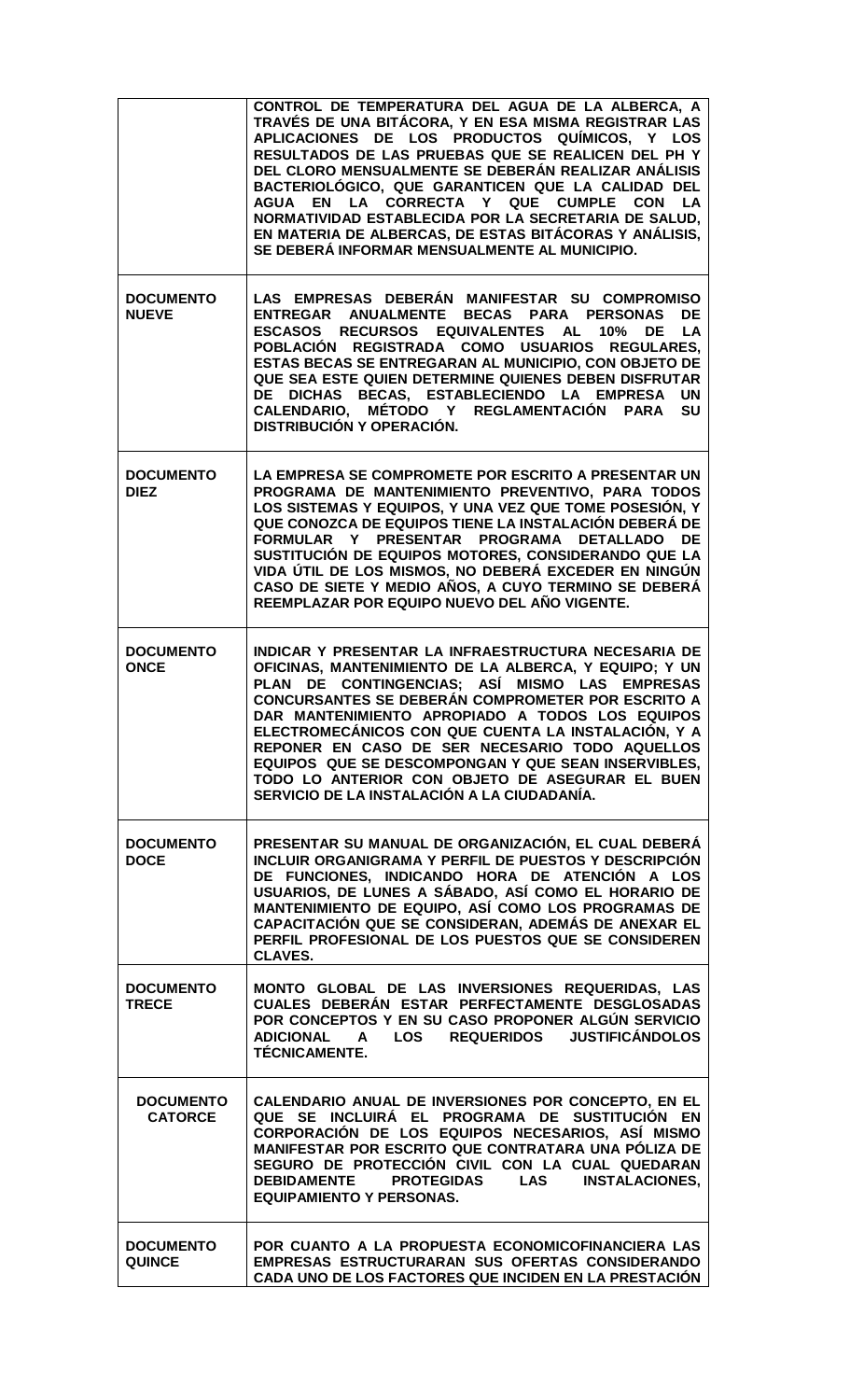|                                       | DEL SERVICIO QUE REFLEJE LOS BENEFICIOS QUE SE<br>OFREZCAN CONSIGNANDO EN FORMA CLARA Y CUANTIFICABLE<br>LOS INGRESOS Y BENEFICIOS OFRECIDOS. INCLUIRÁ LOS<br>CÁLCULOS, FORMULAS Y ESQUEMAS QUE SE HUBIEREN<br>UTILIZADO PARA DETERMINAR A VALOR NETO PRESENTE LOS<br><b>BENEFICIOS QUE SE OFREZCA.</b>                                                                                                                                                                                                                                                                                                |
|---------------------------------------|--------------------------------------------------------------------------------------------------------------------------------------------------------------------------------------------------------------------------------------------------------------------------------------------------------------------------------------------------------------------------------------------------------------------------------------------------------------------------------------------------------------------------------------------------------------------------------------------------------|
| <b>DOCUMENTO</b><br><b>DIECISÉIS</b>  | <b>GARANTÍA DE SERIEDAD DE PROPUESTA. LOS CONCURSANTES</b><br>DEBERÁN ENTREGAR UN CHEQUE CRUZADO A FAVOR DE LA<br>TESORERÍA MUNICIPAL DEL H. AYUNTAMIENTO DE TEHUACÁN,<br>PUEBLA. POR EL EQUIVALENTE AL CINCO POR CIENTO DEL<br>MONTO DE INVERSIÓN PROPUESTO POR EL LICITANTE<br><b>PARTICIPANTE.</b><br>ESTA GARANTÍA SERÁ DEVUELTA A LAS EMPRESAS QUE NO<br>SEAN GANADORAS COMO MÁXIMO QUINCE DÍAS DESPUÉS DE<br>LA FECHA DEL FALLO DE LA LICITACIÓN, Y LA EMPRESA<br>GANADORA SE LE DEVOLVERÁ ESTA GARANTÍA QUINCE DÍAS<br>DESPUÉS DE QUE CUMPLA CON LAS OBLIGACIONES<br>PRESCRITAS CON ANTELACIÓN. |
| <b>DOCUMENTO</b><br><b>DIECISIETE</b> | MONTO GLOBAL DE LAS INVERSIONES REQUERIDAS, LAS<br>CUALES DEBERÁN ESTAR PERFECTAMENTE DESGLOSADAS<br>POR RUBROS O CONCEPTOS Y QUE NO SERÁ MENOR AL DE \$1,<br>600,000.00 (UN MILLÓN SEISCIENTOS MIL PESOS 00/100 M.N.). Y<br>SU CASO NECESARIO PROPONER ALGÚN SERVICIO<br>EN<br>ADICIONAL, QUE SERÁ OPCIONAL, SIEMPRE Y CUANDO SE<br>JUSTIFIQUE TÉCNICAMENTE, EN BASE A SU REQUERIMIENTO.                                                                                                                                                                                                              |
| <b>DOCUMENTO</b><br><b>DIECIOCHO</b>  | EL PAGO QUE SE ESTIMA RECIBIRÁ EL MUNICIPIO POR EL USO<br>Y APROVECHAMIENTO DEL INMUEBLE Y QUE SE DETERMINARA<br>CONSIDERANDO EL IMPORTE TOTAL DE LA INVERSIÓN QUE EL<br>CONCESIONARIO SE PROPONGA REALIZAR Y QUE NO SERÁ<br>INFERIOR A \$1, 600,000.00 (UN MILLÓN SEISCIENTOS MIL PESOS<br>00/100 M.N.).                                                                                                                                                                                                                                                                                              |
| <b>DOCUMENTO</b><br><b>DIECINUEVE</b> | CUALQUIER OTRA PARTICIPACIÓN Y BENEFICIOS QUE LA<br>JURÍDICA COLECTIVA PARTICIPANTE OFREZCA AL MUNICIPIO,<br>DERIVADA DE LOS INGRESOS QUE OBTENGA DEL USO Y<br>APROVECHAMIENTO DEL INMUEBLE.<br>POR LO ANTES VERTIDO SE PROPONE A ESTE HONORARI E CLIERPO EDILICIO TENGA                                                                                                                                                                                                                                                                                                                               |

VERTIDO SE PROPONE A ESTE HONORABLE CUERPO BIEN AUTORIZAR LA ENTREGA DE TÍTULO DE CONCESIÓN DE SERVICIO PÚBLICO PARQUES Y SU EQUIPAMIENTO, EN CUANTO A LA OPERACIÓN, ADMINISTRACIÓN, APROVECHAMIENTO, MANTENIMIENTO DE LA ALBERCA SEMIOLIMPICA, SITUADA EN LA UNIDAD DEPORTIVA SUR, DE ESTE MUNICIPIO DE TEHUACAN, PUEBLA, POR CONDUCTO DE SU REPRESENTANTE LEGAL, DESDE LUEGO, SE DEBE CONTAR PREVIO ESTO CON LA ANUENCIA DEL H. CABILDO DE ESTE AYUNTAMIENTO, ASIMISMO Y TODA VEZ QUE LA CONCESIÓN QUE SE PRETENDE OTORGAR ES POR UNA DURACIÓN DE QUINCE AÑOS, ES NECESARIO QUE SE CUMPLA CON LO PREVISTO POR LOS ARTÍCULOS 78 FRACCIÓN IV, XIX, LIX, 172 Y 173 DE LA LEY ORGANICA MUNICIPAL; 57 FRACCIÓN VII DE LA CONSTITUCIÓN POLÍTICA DEL ESTADO LIBRE Y SOBERANO DE PUEBLA, Y EN CONSECUENCIA DE LO ANTERIOR SE SOLICITA A ESTE HONORABLE CUERPO COLEGIADO TENGA A BIEN FACULTAR AL CIUDADANO PRESIDENTE MUNICIPAL PARA QUE EN NOMBRE Y REPRESENTACIÓN DEL MUNICIPIO OTORGUE TITULO DE CONCESIÓN DE SERVICIO PÚBLICO DE PARQUES Y SU EQUIPAMIENTO, EN CUANTO A LA OPERACIÓN,<br>ADMINISTRACIÓN, APROVECHAMIENTO, MANTENIMIENTO DE LA ALBERCA ADMINISTRACIÓN, APROVECHAMIENTO, MANTENIMIENTO DE LA ALBERCA SEMIOLIMPICA, SITUADA EN LA UNIDAD DEPORTIVA SUR, DE ESTE MUNICIPIO DE TEHUACAN, PUEBLA; EN LOS TÉRMINOS DEL TÍTULO QUE SE ANEXA Y QUE AQUÍ DAMOS POR REPRODUCIDO EN OBVIO DE INNECESARIAS EXPOSICIONES COMO SI A LA LETRA SE INSERTARE.

POR LO ANTERIORMENTE EXPUESTO Y FUNDADO SOLICITAMOS A ESTE CUERPO EDILICIO TENGA A BIEN APROBAR EL SIGUIENTE:

#### **DICTAMEN**

**PRIMERO.-** LA AUTORIZACIÓN POR ESTE HONORABLE AYUNTAMIENTO PARA QUE SE ENTREGUE EL TÍTULO DE CONCESIÓN DEL SERVICIO PÚBLICO PARQUES Y SU EQUIPAMIENTO, EN CUANTO A LA OPERACIÓN, ADMINISTRACIÓN, APROVECHAMIENTO, MANTENIMIENTO DE LA ALBERCA SEMIOLIMPICA, SITUADA EN LA UNIDAD DEPORTIVA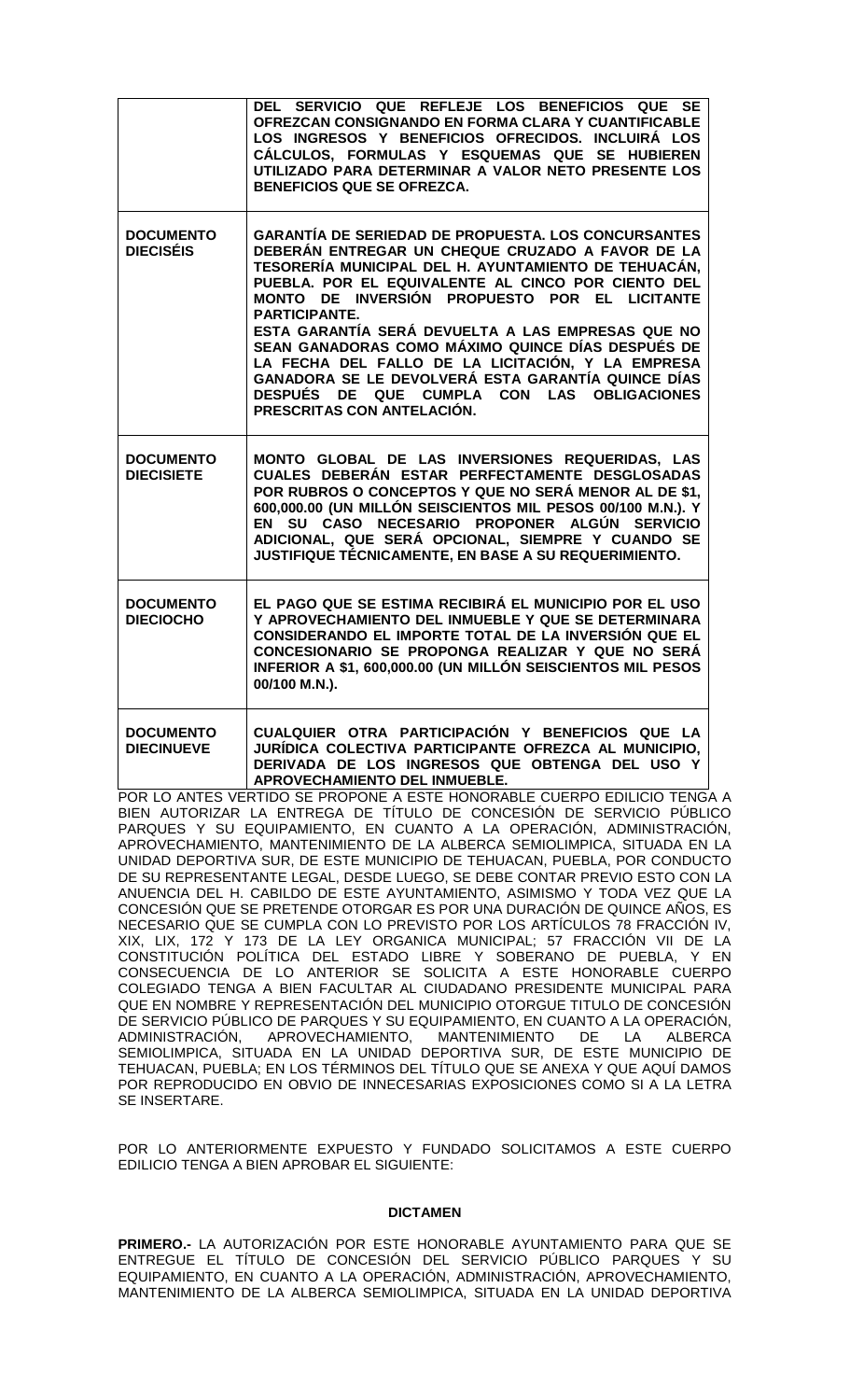SUR, DE ESTE MUNICIPIO DE TEHUACÁN, PUEBLA, A LA EMPRESA DENOMINADA OPERADORA DE CENTROS ACUÁTICOS S.A DE C.V. POR CONDUCTO DE SU REPRESENTANTE LEGAL, CONCESIÓN QUE SE OTORGA POR UN TÉRMINO DE 15 AÑOS.

**SEGUNDO:** SE INSTRUYA AL SECRETARIO DEL AYUNTAMIENTO A FIN DE QUE REALICE LOS TRÁMITES CORRESPONDIENTES ANTE EL CONGRESO DEL ESTADO A FIN DE TENER LA APROBACIÓN CORRESPONDIENTE RESPECTO AL PERIODO DE LA CONCESIÓN. **TERECERO:** SE FACULTE AL C. PRESIDENTE MUNICIPAL PARA QUE UNA VEZ OBTENIDA LA APROBACIÓN CITADA EN EL PUNTO ANTERIOR, EN NOMBRE Y REPRESENTACIÓN DEL MUNICIPIO DE TEHUACÁN, PUEBLA, OTORGUE EL TÍTULO DE CONCESIÓN DEL SERVICIO PÚBLICO DE PARQUES Y SU EQUIPAMIENTO, EN CUANTO A LA OPERACIÓN,<br>ADMINISTRACIÓN, APROVECHAMIENTO, MANTENIMIENTO DE LA ALBERCA MANTENIMIENTO DE LA ALBERCA SEMIOLIMPICA, SITUADA EN LA UNIDAD DEPORTIVA SUR, DE ESTE MUNICIPIO DE TEHUACÁN, PUEBLA EN LOS TÉRMINOS DE TITULO QUE SE ANEXA Y QUE AQUÍ DAMOS POR REPRODUCIDO EN OBVIO DE INNECESARIAS EXPOSICIONES COMO SI A LA LETRA SE INSERTARE Y QUE SE CONSIDERA PARTE INTEGRANTE DEL PRESENTE DICTAMEN.- ATENTAMENTE.- "TEHUACAN, COMPROMETIDOS CONTIGO".- TEHUACAN PUEBLA A 20 DE DICIEMBRE DEL 2013.- **LA COMISION DE ACTIVIDADES DEPORTIVAS.-** CARLOS CADENA CORONA.- PRESIDENTE.- LAURA DEL ROSARIO WUOTTO DÍAS CEBALLOS.- MIEMBRO.- CLOTILDE EFRÉN JUVENCIO PASTRANA.- MIEMBRO.- FIRMAS ILEGIBLES".

SEÑOR PRESIDENTE MUNICIPAL, REGIDORES Y SINDICO MUNICIPAL, EN VOTACIÓN SE LES CONSULTA SI SE APRUEBA LA PROPUESTA PRESENTADA EN CUESTIÓN, LOS QUE ESTÉN POR LA AFIRMATIVA SÍRVANSE MANIFESTARLO LEVANTANDO LA MANO.

LA REGIDORA ALMA ROSA GARCÍA VEGA, SE ABSTIENE DE EMITIR SU VOTO, POR LO QUE EL DR. JOSÉ ORLANDO CUALLO CINTA, LE PREGUNTA SI TIENE ALGÚN ARGUMENTO, MANIFESTANDO LA REGIDORA QUE NO TIENE ARGUMENTO.

HABIÉNDOSE ANALIZADO AMPLIAMENTE EL CONTENIDO DEL DICTAMEN DE REFERENCIA, POR MÁS DE LAS 2/3 PARTES DE LOS INTEGRANTES DEL AYUNTAMIENTO, POR MAYORIA DE 10 VOTOS A FAVOR Y 1 ABSTENCIÓN POR PARTE DE LA REGIDORA ALMA ROSA GARCÍA VEGA, SE DETERMINA EL SIGUIENTE:

## **A C U E R D O**

**PRIMERO.-** SE AUTORIZA POR ESTE HONORABLE AYUNTAMIENTO PARA QUE SE ENTREGUE EL TÍTULO DE CONCESIÓN DEL SERVICIO PÚBLICO PARQUES Y SU EQUIPAMIENTO, EN CUANTO A LA OPERACIÓN, ADMINISTRACIÓN, APROVECHAMIENTO, MANTENIMIENTO DE LA ALBERCA SEMIOLIMPICA, SITUADA EN LA UNIDAD DEPORTIVA SUR, DE ESTE MUNICIPIO DE TEHUACÁN, PUEBLA, A LA EMPRESA DENOMINADA **OPERADORA DE CENTROS ACUÁTICOS S.A DE C.V. POR CONDUCTO DE SU REPRESENTANTE LEGAL, CONCESIÓN QUE SE OTORGA POR UN TÉRMINO DE 15 AÑOS. SEGUNDO:** SE INSTRUYE AL SECRETARIO DEL AYUNTAMIENTO A FIN DE QUE REALICE LOS TRÁMITES CORRESPONDIENTES ANTE EL CONGRESO DEL ESTADO A FIN DE TENER LA APROBACIÓN CORRESPONDIENTE RESPECTO AL PERIODO DE LA CONCESIÓN.

**TERECERO:** SE FACULTA AL C. PRESIDENTE MUNICIPAL PARA QUE UNA VEZ OBTENIDA LA APROBACIÓN CITADA EN EL PUNTO ANTERIOR, EN NOMBRE Y REPRESENTACIÓN DEL MUNICIPIO DE TEHUACÁN, PUEBLA, OTORGUE EL TÍTULO DE CONCESIÓN DEL SERVICIO PÚBLICO DE PARQUES Y SU EQUIPAMIENTO, EN CUANTO A LA OPERACIÓN,<br>ADMINISTRACIÓN, APROVECHAMIENTO, MANTENIMIENTO DE LA ALBERCA ADMINISTRACIÓN, APROVECHAMIENTO, MANTENIMIENTO DE LA ALBERCA SEMIOLIMPICA, SITUADA EN LA UNIDAD DEPORTIVA SUR, DE ESTE MUNICIPIO DE TEHUACÁN, PUEBLA EN LOS TÉRMINOS DE TITULO QUE SE ANEXA Y QUE AQUÍ DAMOS POR REPRODUCIDO EN OBVIO DE INNECESARIAS EXPOSICIONES COMO SI A LA LETRA SE INSERTARE Y QUE SE CONSIDERA PARTE INTEGRANTE DEL PRESENTE ACUERDO.

LO ANTERIOR CON FUNDAMENTO EN LOS DISPOSITIVOS LEGALES INVOCADOS EN EL DICTAMEN DE REFERENCIA.

NO HABIENDO ASUNTO QUE TRATAR SE DA POR TERMINADA LA PRESENTE SESION DE CABILDO, SIENDO LAS 08 HORAS CON 03 MINUTOS DEL DIA 23 DE DICIEMBRE DEL 2013, PROCEDIENDOSE A LEVANTAR LA PRESENTE ACTA QUE FIRMAN LOS QUE EN ELLA INTERVINIERON.- DOY FE. -------

## **SECRETARIO DEL H. AYUNTAMIENTO**

C. JOSE ORLANDO CUALLO CINTA.